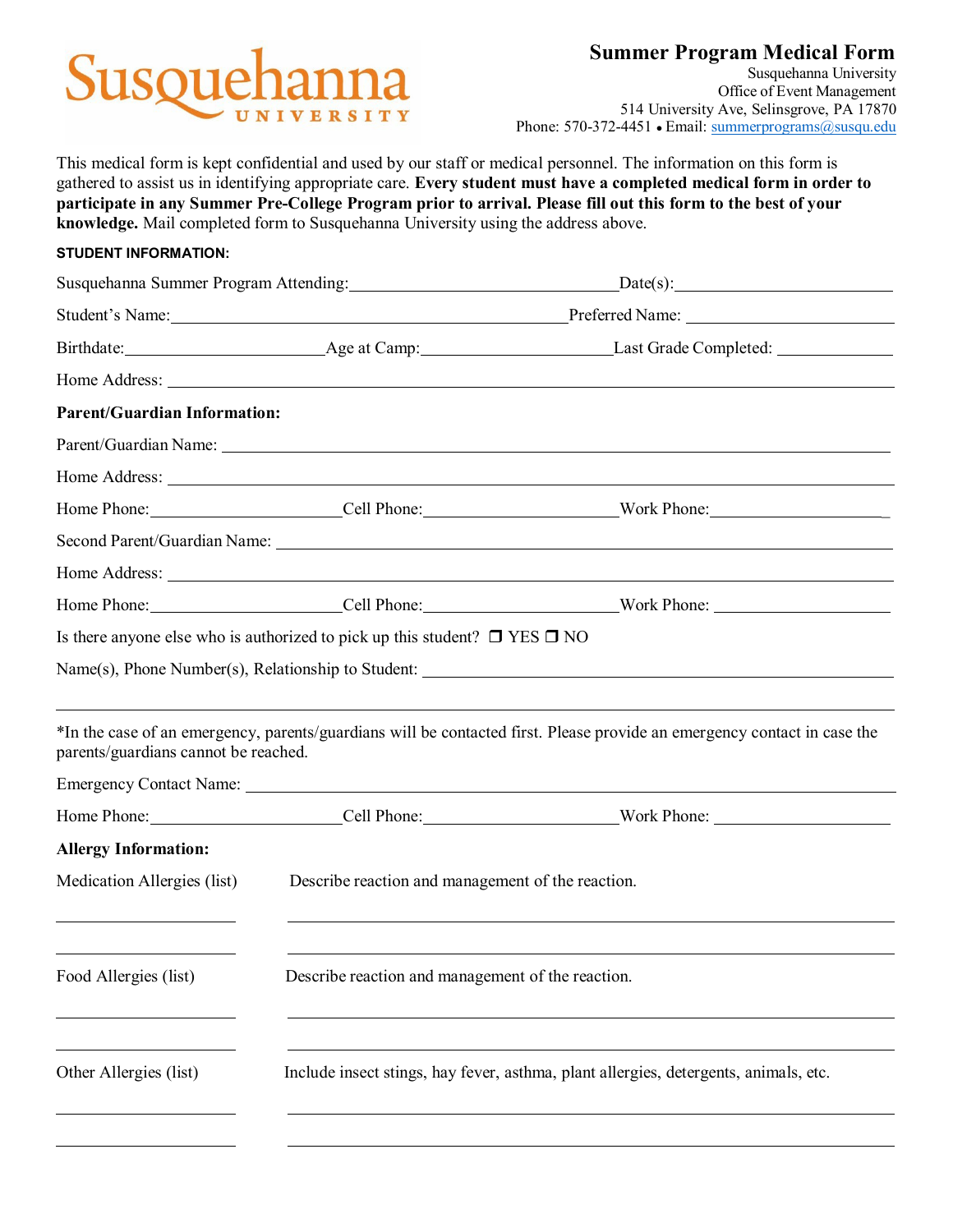#### *Attach additional pages for more allergens.*

#### **Medication Information:**

|                                   |        | Will it be necessary for the student to take any medication while at Susquehanna University? |                   | $\Box$ YES | $\Box$ NO |
|-----------------------------------|--------|----------------------------------------------------------------------------------------------|-------------------|------------|-----------|
| If yes, list medication(s) below: |        |                                                                                              |                   |            |           |
| Medication                        | Dosage | Time of Administration                                                                       | Reason for taking |            |           |
| Medication                        | Dosage | Time of Administration                                                                       | Reason for taking |            |           |
| Medication                        | Dosage | Time of Administration                                                                       | Reason for taking |            |           |

*Attach additional pages for more medications.* 

If the student requires medication on a regular basis, do you give the student permission to take medication as prescribed without adult supervision?  $\Box$  YES  $\Box$  NO

Prescription medication must be in its original container labeled by the pharmacist or prescriber. Label must include name, address and phone number for pharmacist or prescriber, and administration directions. Containers must hold only the amount required for the time the participant will be attending the program. Controlled substances, including ADHD and ADD medications, psychiatric medications and some hormones, will be required to be stored in the medication lockbox, located in the Office of Event Management in the Degenstein Campus Center. Participants must hand these medications over to program staff at check-in and come to the Office of Event Management to receive these medications. Medications stored in the medication lockbox will be returned to participants at checkout. Participants and parents/guardians will be notified prior to the start of the program if a participant's medication is required to be stored in the medication lockbox.

I am aware that I may NOT share any medications with other participants or staff.

| $\sim$<br>Camper signature: | <b>J</b> ate |  |
|-----------------------------|--------------|--|
|                             |              |  |

#### **Immunization History:**

What is the date of the student's last tetanus shot? (Required within the last 10 years)

*Additionally, please attach the most recent immunization history report from your student's medical provider to the end of this form.* 

### **General Questions:**

| Has/does the participant:                                 | <b>YES</b> | NO |
|-----------------------------------------------------------|------------|----|
| 1. Had a recent injury, illness or infectious disease?    |            |    |
| 2. Have any dietary restrictions?                         |            |    |
| 3. Ever been hospitalized?                                |            | ⊓  |
| 4. Ever had surgery?                                      |            | ⊓  |
| 5. Have frequent headaches?                               |            | ⊓  |
| 6. Ever had a head injury?                                |            | ⊓  |
| 7. Have a medical device being brought to camp?           |            | ◘  |
| 8. Wear glasses, contacts or protective eyewear?          |            | ⊓  |
| 9. Ever had frequent ear infections?                      |            | ⊓  |
| 10. Ever had seizures?                                    |            | ⊓  |
| 11. Ever have difficulties during exercise?               |            | ⊓  |
| 12. Ever had high blood pressure?                         |            |    |
| 13. Ever been diagnosed with a heart murmur?              |            |    |
| 14. Have an orthodontic appliance being brought to camp?  | ⊓          |    |
| 15. Have any skin problems (e.g., itching, rash, eczema)? | ⊓          |    |
| 16. Have diabetes?                                        |            |    |
| 17. Have asthma?                                          |            |    |
| 18. Ever had an eating disorder?                          |            |    |
| 19. Have problems with sleep walking?                     |            |    |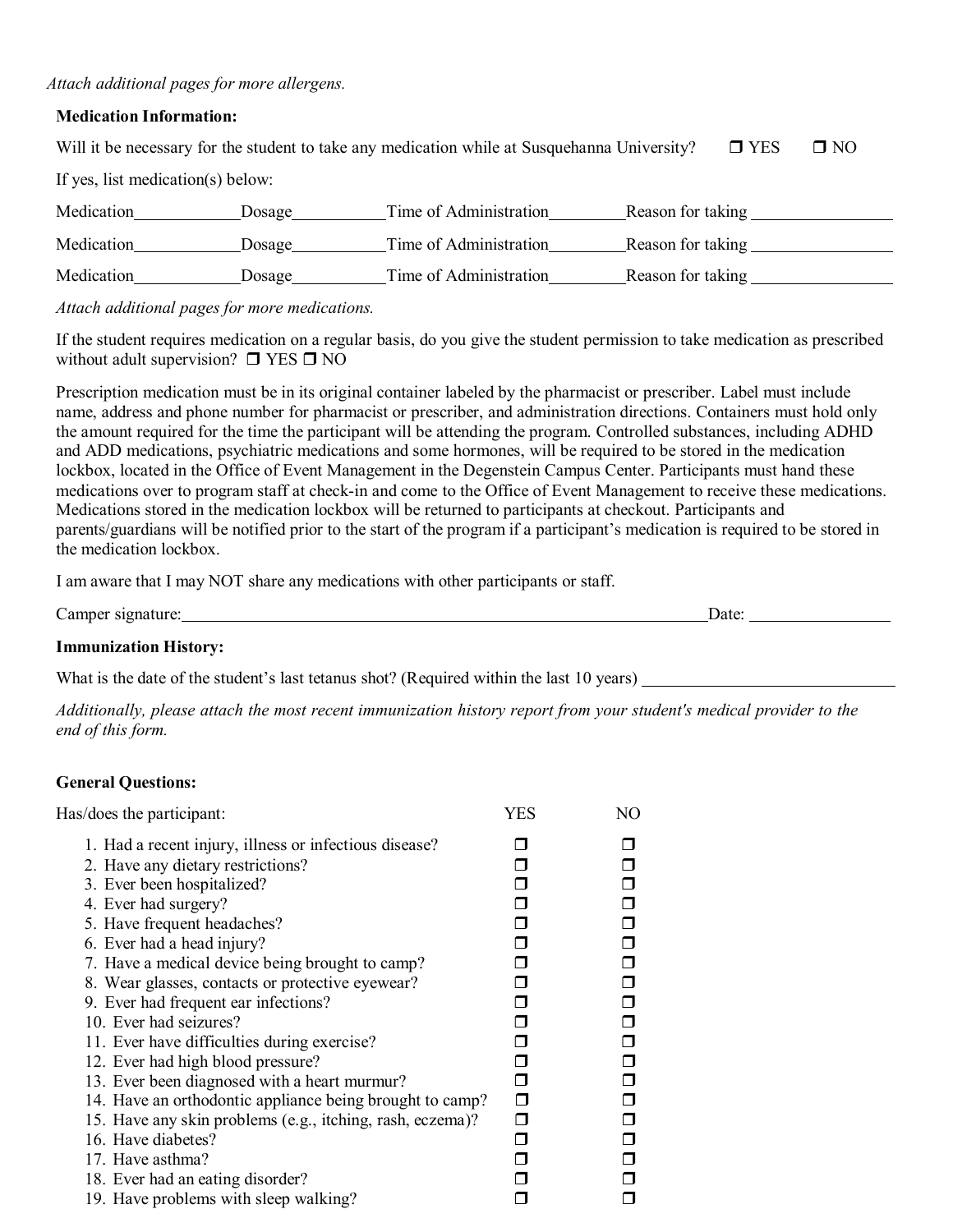| 20. Ever had emotional difficulties? |  |  |
|--------------------------------------|--|--|
|--------------------------------------|--|--|

21. Anything else not mentioned?  $\Box$ 

If you answered "yes" to any questions, please explain below:

What was the date and outcome of the student's last physical exam?

Does the student have any chronic or recurring conditions that requires special care/diet/or facilities? If yes, please specify.

Does the student have any physical limitations on activity? If yes, please specify.

Use this space to provide any additional information about the participant's behavior and physical, emotional or mental health about which the camp should be aware.

#### **Healthcare Provider Information:**

| Family Doctor's Name:                       | Phone:        |  |
|---------------------------------------------|---------------|--|
| Address:                                    |               |  |
| Personal Health/Accident Insurance Carrier: |               |  |
| Policy Number:                              | Group Number: |  |

I hereby give permission to have my son/daughter receive any emergency medical treatment deemed necessary by Susquehanna University personnel while they are participating in the summer program and, intending to be legally bound, I agree to indemnify and hold harmless Susquehanna University, its officers, instructors and employees from any liability due to any incompleteness or inaccuracies in the information provided in this medical form.

Furthermore, in consideration for my son/daughter being given permission to participate in the summer program, and intending to be legally bound, I agree that Susquehanna University, and its officers, instructors and/or employees shall not be liable for any claims, demands, injuries, death or damages to my son/daughter and/or their property arising out of or connected with the summer program. I hereby expressly release and discharge Susquehanna University and its officers, instructors and employees from all such claims, demands, injuries, deaths and damages.

Inherent risk of exposure to Covid-19 exists in any public place where people are present. Covid-19 is an extremely contagious disease that can lead to severe injury and death. According to the centers for disease control and prevention, senior citizens and those with underlying conditions are especially vulnerable. By entering the facility and facility grounds, participant voluntarily assumes all risks related to exposure to Covid-19.

Date:

Print Parent/Guardian Name